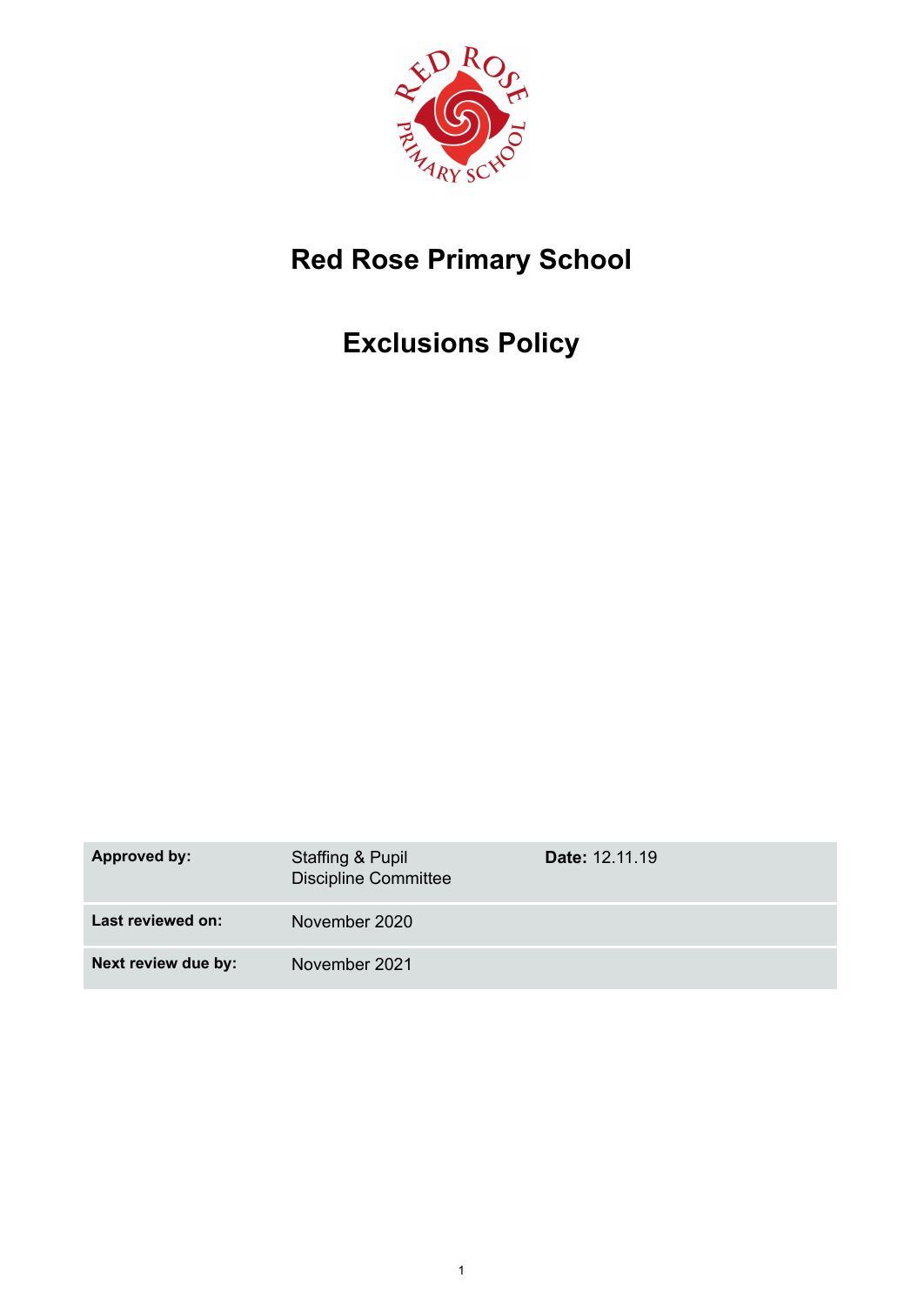

# **Contents**

| 1. Aims                                       | 3              |
|-----------------------------------------------|----------------|
| 2. Legislation and statutory guidance         | 3              |
| 3. The decision to exclude                    | 4              |
| 4. Definition                                 | 4              |
| 5. Roles and responsibilities                 | 4              |
| 6. Considering the reinstatement of a pupil   | 5              |
| 7. An independent review                      | $\overline{7}$ |
| 8. School registers                           | $\overline{7}$ |
| 9. Returning from a fixed-term exclusion      | 8              |
| 10. Monitoring arrangements                   | 8              |
| 11. Links with other policies                 | 8              |
| Appendix 1: independent review panel training | 9              |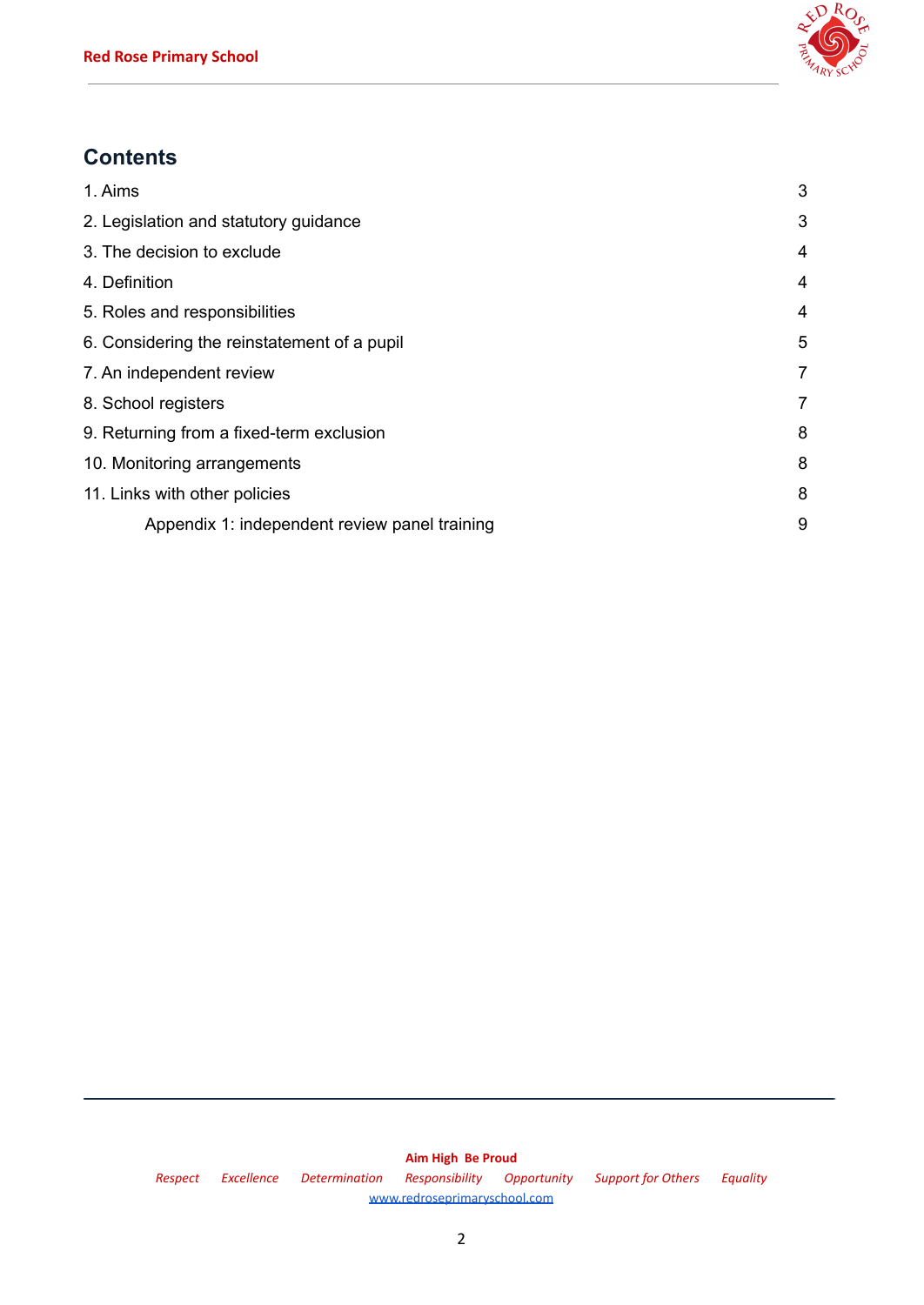

## **1. Aims**

Our school aims to ensure that:

- The exclusions process is applied fairly and consistently
- The exclusions process is understood by governors, staff, parents and pupils
- Pupils in school are safe and happy
- <span id="page-2-0"></span>• Pupils do not become NEET (not in education, employment or training)

# **2. Legislation and statutory guidance**

This policy is based on statutory guidance from the Department for Education: Exclusion from [maintained](https://www.gov.uk/government/publications/school-exclusion) schools, [academies](https://www.gov.uk/government/publications/school-exclusion) and pupil referral units (PRUs) in England.

It is based on the following legislation, which outline schools' powers to exclude pupils:

- Section 52 of the [Education](http://www.legislation.gov.uk/ukpga/2002/32/section/52) Act 2002, as amended by the [Education](http://www.legislation.gov.uk/ukpga/2011/21/contents/enacted) Act 2011
- The School Discipline (Pupil Exclusions and Reviews) (England) [Regulations](http://www.legislation.gov.uk/uksi/2012/1033/made) 2012
- Sections 64-68 of the School Standards and [Framework](http://www.legislation.gov.uk/ukpga/1998/31) Act 1998

In addition, the policy is based on:

- Part 7, chapter 2 of the Education and [Inspections](http://www.legislation.gov.uk/ukpga/2006/40/part/7/chapter/2) Act 2006, which looks at parental responsibility for excluded pupils
- Section 579 of the [Education](http://www.legislation.gov.uk/ukpga/1996/56/section/579) Act 1996, which defines 'school day'
- <span id="page-2-1"></span>• The Education (Provision of Full-Time Education for Excluded Pupils) (England) [Regulations](http://www.legislation.gov.uk/uksi/2007/1870/contents/made) 2007, as amended by The Education (Provision of Full-Time [Education](http://www.legislation.gov.uk/uksi/2014/3216/contents/made) for Excluded Pupils) (England) [\(Amendment\)](http://www.legislation.gov.uk/uksi/2014/3216/contents/made) Regulations 2014

# **3. The decision to exclude**

Only the headteacher, or acting headteacher, can exclude a pupil from school. A permanent exclusion will be taken as a last resort.

Our school is aware that off-rolling is unlawful. Ofsted defines off-rolling as:

"…the practice of removing a pupil from the school roll without a formal, permanent exclusion or by encouraging a parent to remove their child from the school roll, when the removal is primarily in the interests of the school rather than in the best interests of the pupil."

We are committed to following all statutory exclusions procedures to ensure that every child receives an education in a safe and caring environment.

A decision to exclude a pupil will be taken only:

- In response to serious or persistent breaches of the school's behaviour policy, **and**
- If allowing the pupil to remain in school would seriously harm the education or welfare of others

Before deciding whether to exclude a pupil, either permanently or for a fixed period, the headteacher will:

● Consider all the relevant facts and evidence, including whether the incident(s) leading to the exclusion were provoked

#### **Aim High Be Proud**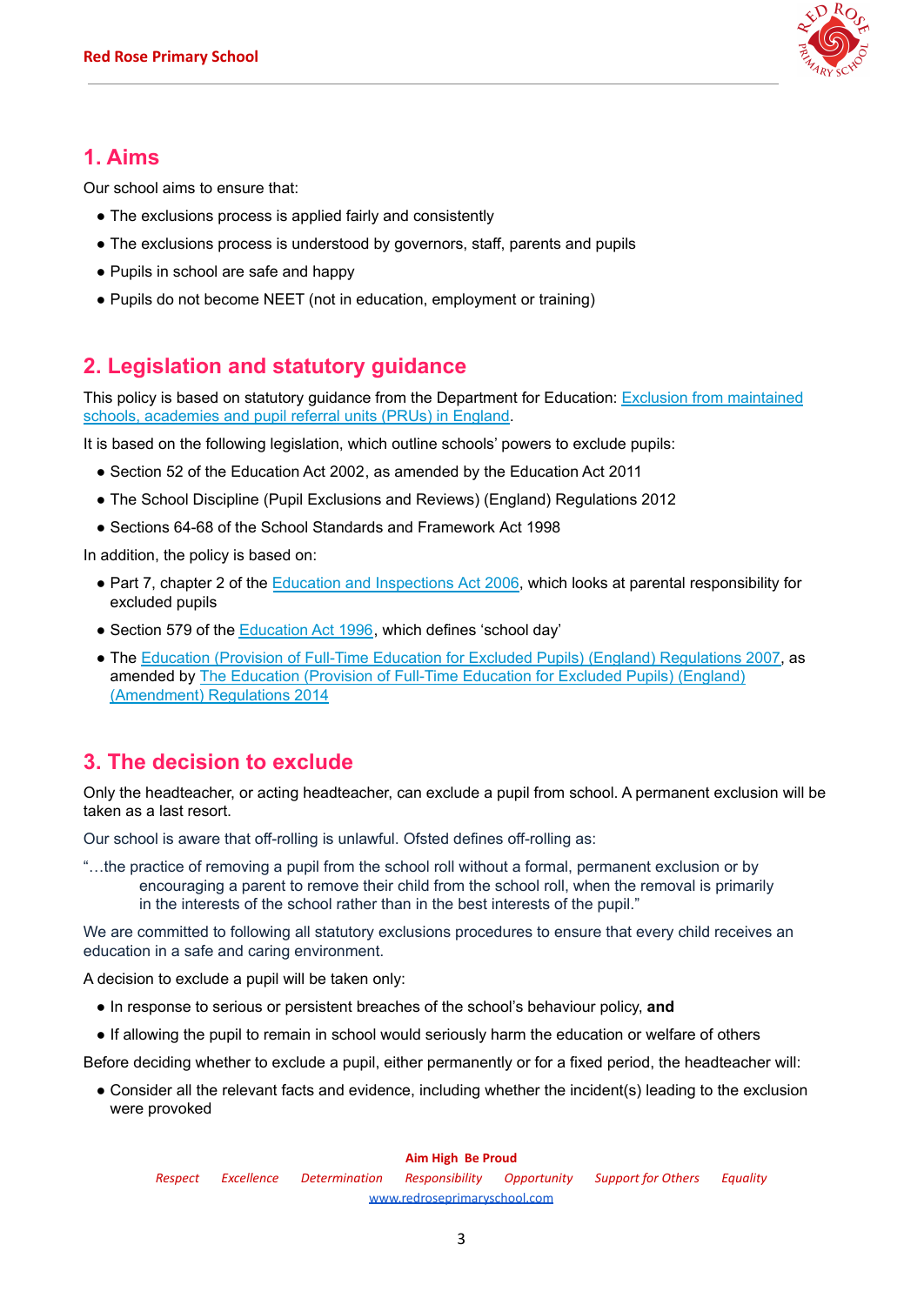

- Allow the pupil to give their version of events
- <span id="page-3-0"></span>• Consider if the pupil has special educational needs (SEN)

## **4. Definition**

<span id="page-3-1"></span>For the purposes of exclusions, school day is defined as any day on which there is a school session. Therefore, INSET or staff training days do not count as a school day.

## **5. Roles and responsibilities**

### **5.1 The headteacher**

### **Informing parents**

The headteacher will immediately provide the following information, in writing, to the parents of an excluded pupil:

- The reason(s) for the exclusion
- The length of a fixed-term exclusion or, for a permanent exclusion, the fact that it is permanent
- Information about parents' right to make representations about the exclusion to the governing board and how the pupil may be involved in this
- Where there is a legal requirement for the governing board to meet to consider the reinstatement of a pupil, and that parents have a right to attend a meeting, be represented at a meeting (at their own expense) and to bring a friend

The headteacher will also notify parents by the end of the afternoon session on the day their child is excluded that for the first 5 school days of an exclusion, or until the start date of any alternative provision where this is earlier, parents are legally required to ensure that their child is not present in a public place during school hours without a good reason. Parents may be given a fixed penalty notice or prosecuted if they fail to do this.

If alternative provision is being arranged, the following information will be included when notifying parents of an exclusion:

- The start date for any provision of full-time education that has been arranged
- The start and finish times of any such provision, including the times for morning and afternoon sessions, where relevant
- The address at which the provision will take place
- Any information required by the pupil to identify the person they should report to on the first day

Where this information on alternative provision is not reasonably ascertainable by the end of the afternoon session, it may be provided in a subsequent notice, but it will be provided no later than 48 hours before the provision is due to start. The only exception to this is where alternative provision is to be provided before the sixth day of an exclusion, in which case the information can be provided with less than 48 hours' notice with parents' consent.

### **Informing the governing board and local authority**

The headteacher will immediately notify the governing board and the local authority (LA) of:

● A permanent exclusion, including when a fixed-period exclusion is made permanent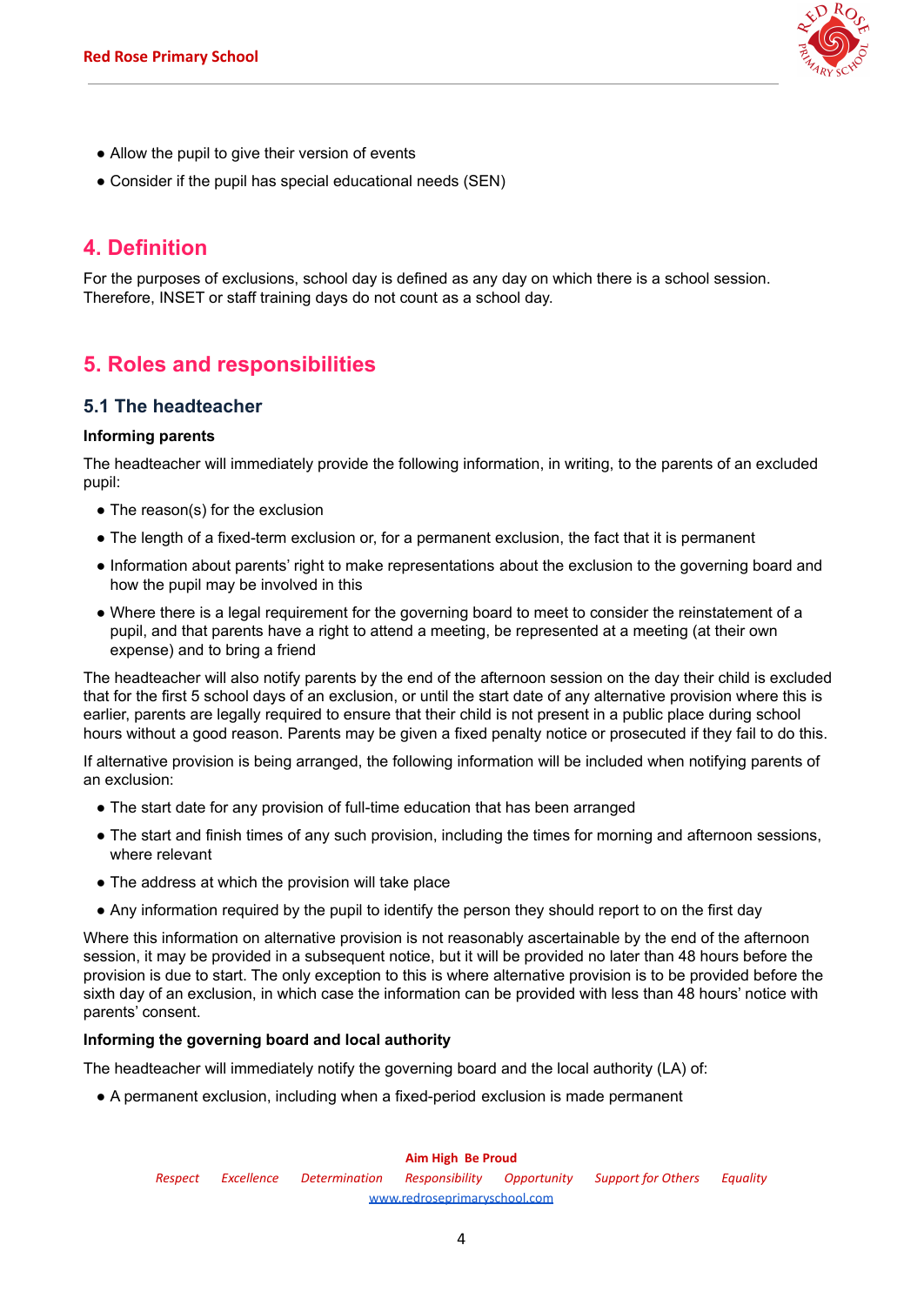

- Exclusions which would result in the pupil being excluded for more than 5 school days (or more than 10 lunchtimes) in a term
- Exclusions which would result in the pupil missing a public examination

For a permanent exclusion, if the pupil lives outside the LA in which the school is located, the headteacher will also immediately inform the pupil's 'home authority' of the exclusion and the reason(s) for it without delay.

For all other exclusions, the headteacher will notify the governing board and LA once a term.

## **5.2 The governing board**

Responsibilities regarding exclusions is delegated to Staffing & Pupil Discipline committee consisting of at least 3 governors.

The Staffing & Pupil Discipline committee has a duty to consider the reinstatement of an excluded pupil (see section 6).

Within 14 days of receipt of a request, the governing board will provide the secretary of state and the with information about any exclusions in the last 12 months.

For a fixed-period exclusion of more than 5 school days, the governing will arrange suitable full-time education for the pupil. This provision will begin no later than the sixth day of the exclusion.

## **5.3 The LA**

<span id="page-4-0"></span>For permanent exclusions, the LA is responsible for arranging suitable full-time education to begin no later than the sixth day of the exclusion.

## **6. Considering the reinstatement of a pupil**

Staffing & Pupil Discipline committee will consider the reinstatement of an excluded pupil within 15 school days of receiving the notice of the exclusion if:

The exclusion is permanent

- It is a fixed-term exclusion which would bring the pupil's total number of school days of exclusion to more than 15 in a term
- It would result in a pupil missing a public examination

If requested to do so by parents, the Staffing & Pupil Discipline committee will consider the reinstatement of an excluded pupil within 50 school days of receiving notice of the exclusion if the pupil would be excluded from school for more than 5 school days, but less than 15, in a single term.

Where an exclusion would result in a pupil missing a public examination, the Staffing & Pupil Discipline committee will consider the reinstatement of the pupil before the date of the examination. If this is not practicable, the chair of the governing board (or the vice-chair where the chair is unable to make this consideration) will consider the exclusion independently and decide whether or not to reinstate the pupil.

Staffing & Pupil Discipline committee can either:

- Decline to reinstate the pupil, or
- Direct the reinstatement of the pupil immediately, or on a particular date

In reaching a decision the Staffing & Pupil Discipline committee will consider whether the exclusion was lawful, reasonable and procedurally fair and whether the headteacher followed their legal duties. They will decide whether or not a fact is true 'on the balance of probabilities', which differs from the criminal standard of 'beyond reasonable doubt', as well as any evidence that was presented in relation to the decision to exclude.

Minutes will be taken of the meeting, and a record of evidence considered kept. The outcome will also be recorded on the pupil's educational record.

#### **Aim High Be Proud**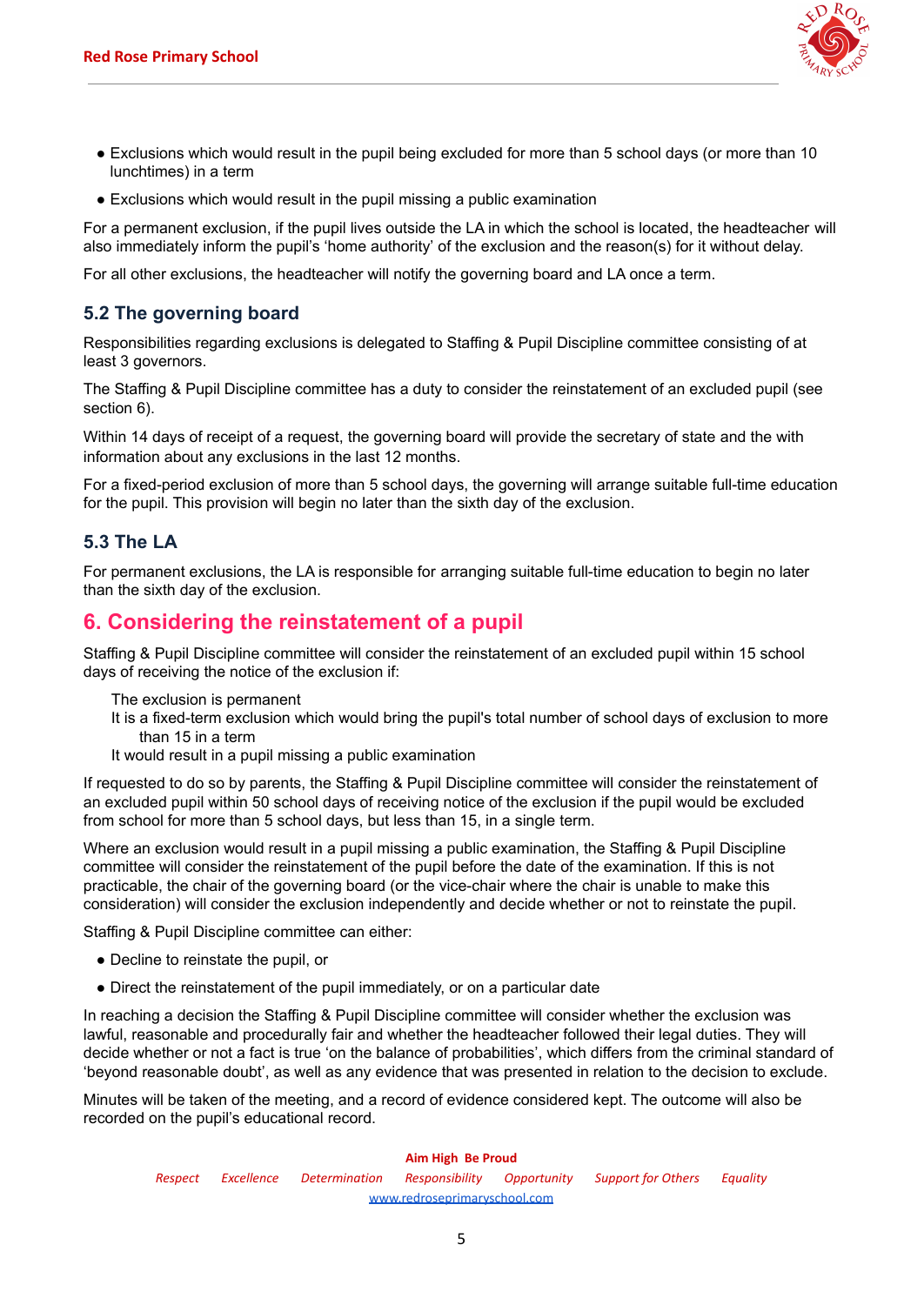

The Staffing & Pupil Discipline committee will notify, in writing, the headteacher, parents and the LA of its decision, along with reasons for its decision, without delay.

Where an exclusion is permanent the Staffing & Pupil Discipline committee decision will also include the following:

- The fact that it is permanent
- Notice of parents' right to ask for the decision to be reviewed by an independent review panel, and:
	- The date by which an application for an independent review must be made
	- The name and address to whom an application for a review should be submitted
	- That any application should set out the grounds on which it is being made and that, where appropriate, reference to how the pupil's SEN are considered to be relevant to the exclusion
	- That, regardless of whether the excluded pupil has recognised SEN, parents have a right to require the LA to appoint an SEN expert to attend the review
	- Details of the role of the SEN expert and that there would be no cost to parents for this appointment
	- That parents must make clear if they wish for an SEN expert to be appointed in any application for a review
	- That parents may, at their own expense, appoint someone to make written and/or oral representations to the panel, and parents may also bring a friend to the review
- That if parents believe that the exclusion has occurred as a result of discrimination, they may make a claim under the Equality Act 2010 to the first-tier tribunal (special educational needs and disability), in the case of disability discrimination, or the county court, in the case of other forms of discrimination. A claim of discrimination made under these routes should be lodged within 6 months of the date on which the discrimination is alleged to have taken place

## <span id="page-5-0"></span>**7. An independent review**

If parents apply for an independent review, the LA will arrange for an independent panel to review the decision of the governing board not to reinstate a permanently excluded pupil.

Applications for an independent review must be made within 15 school days of notice being given to the parents by the Staffing & Pupil Discipline committee of its decision to not reinstate a pupil.

A panel of 3 or 5 members will be constituted with representatives from each of the categories below. Where a 5-member panel is constituted, 2 members will come from the school governors category and 2 members will come from the headteacher category.

- A lay member to chair the panel who has not worked in any school in a paid capacity, disregarding any experience as a school governor or volunteer
- School governors who have served as a governor for at least 12 consecutive months in the last 5 years, provided they have not been teachers or headteachers during this time
- Headteachers or individuals who have been a headteacher within the last 5 years

A person may not serve as a member of a review panel if they:

- Are a member of the LA, or governing board of the excluding school
- Are the headteacher of the excluding school, or have held this position in the last 5 years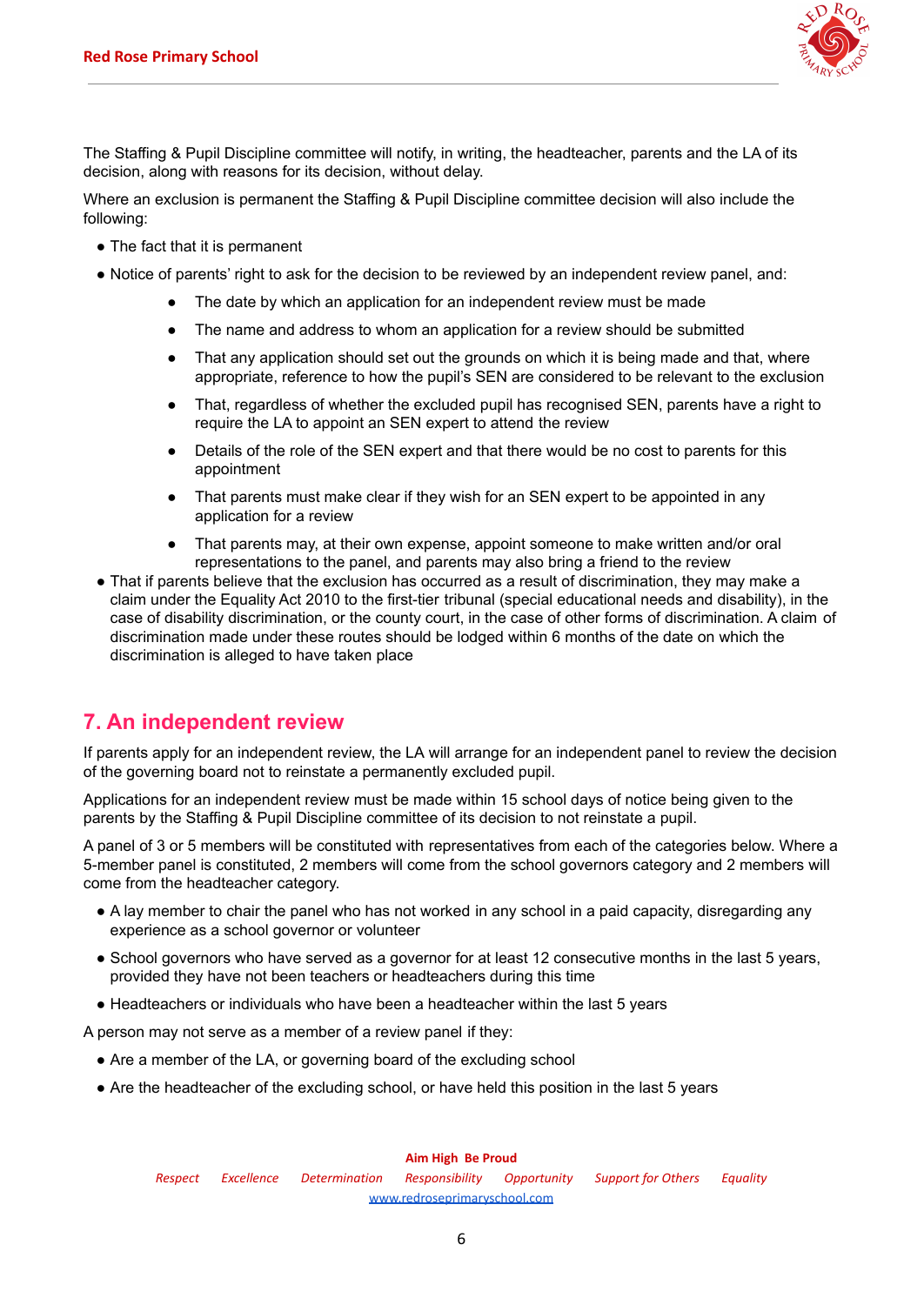

- Are an employee of the LA, or the governing board, of the excluding school (unless they are employed as a headteacher at another school)
- Have, or at any time have had, any connection with the LA, school, governing board, parents or pupil, or the incident leading to the exclusion, which might reasonably be taken to raise doubts about their impartially
- Have not had the required training within the last 2 years (see appendix 1 for what training must cover)

A clerk will be appointed to the panel.

The independent panel will decide one of the following:

- Uphold the governing board's decision
- Recommend that the governing board reconsiders reinstatement
- Quash the governing board's decision and direct that they reconsider reinstatement (only when the decision is judged to be flawed)

The panel's decision can be decided by a majority vote. In the case of a tied decision, the chair has the casting vote.

## <span id="page-6-0"></span>**8. School registers**

A pupil's name will be removed from the school admissions register if:

- 15 school days have passed since the parents were notified of the exclusion panel's decision to not reinstate the pupil and no application has been made for an independent review panel, or
- The parents have stated in writing that they will not be applying for an independent review panel

Where an application for an independent review has been made, the governing board will wait until that review has concluded before removing a pupil's name from the register.

Where alternative provision has been made for an excluded pupil and they attend it, code B (education off-site) or code D (dual registration) will be used on the attendance register.

<span id="page-6-1"></span>Where excluded pupils are not attending alternative provision, code E (absent) will be used.

## **9. Returning from a fixed-term exclusion**

Following a fixed-term exclusion, a re-integration meeting will be held involving the pupil, parents, a member of senior staff and other staff, where appropriate.

The following measures may be implemented when a pupil returns from a fixed-term exclusion:

The points below are suggestions only and should be adapted to your school's specific circumstances.

- Agreeing a behaviour contract
- Putting a pupil 'on report'
- <span id="page-6-2"></span>● Internal isolation

## **10. Monitoring arrangements**

#### **Aim High Be Proud**

*Respect Excellence Determination Responsibility Opportunity Support for Others Equality* [www.redroseprimaryschool.com](http://www.redroseprimaryschool.com)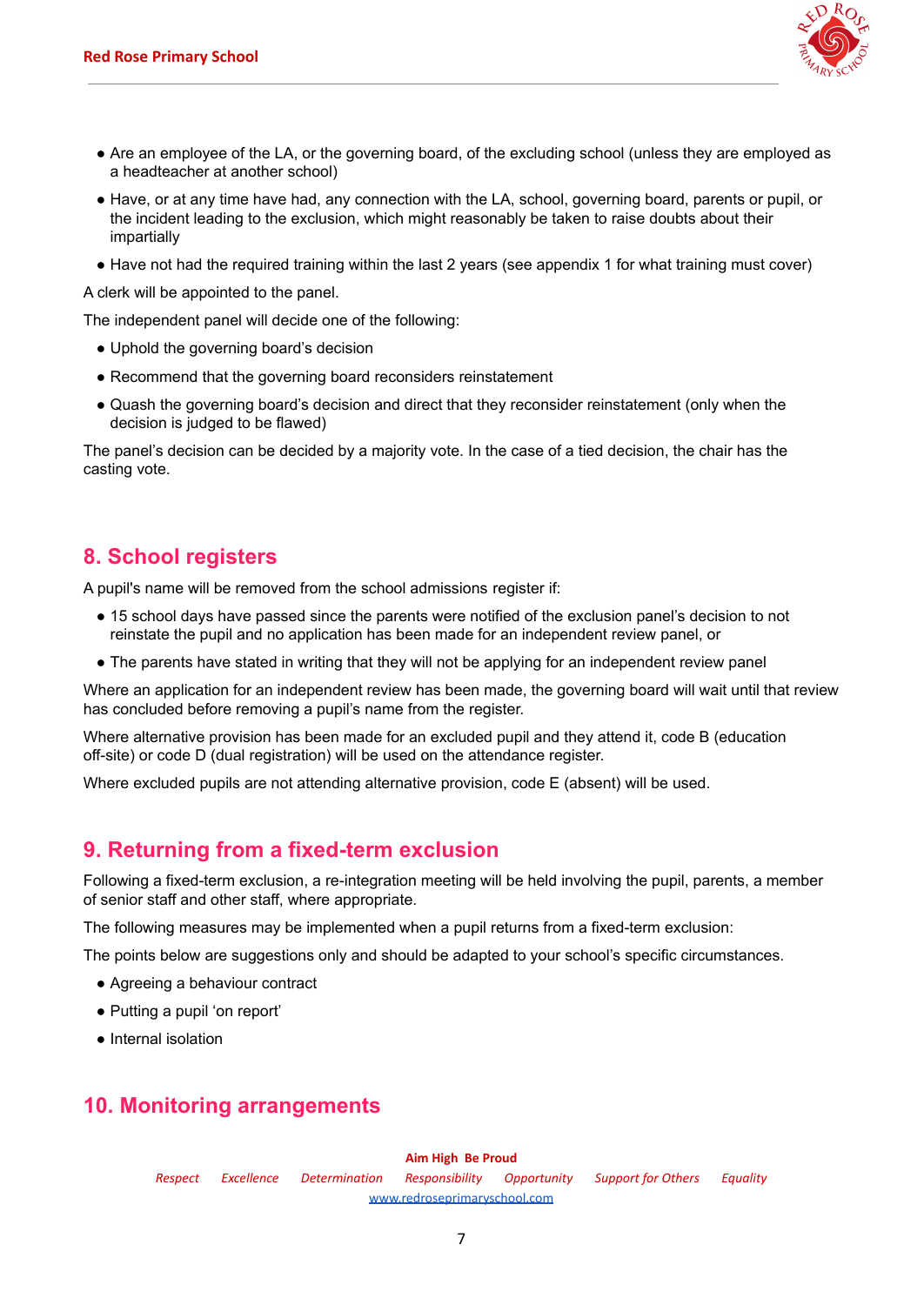

The Deputy Headteacher monitors the number of exclusions every term and reports back to the headteacher. They also liaise with the local authority to ensure suitable full-time education for excluded pupils.

<span id="page-7-0"></span>This policy will be reviewed by the Staffing & Pupil Discipline committee every year. At every review, the policy will be shared with the governing board.

## **11. Links with other policies**

This exclusions policy is linked to our

- Behaviour policy
- SEN policy and information report